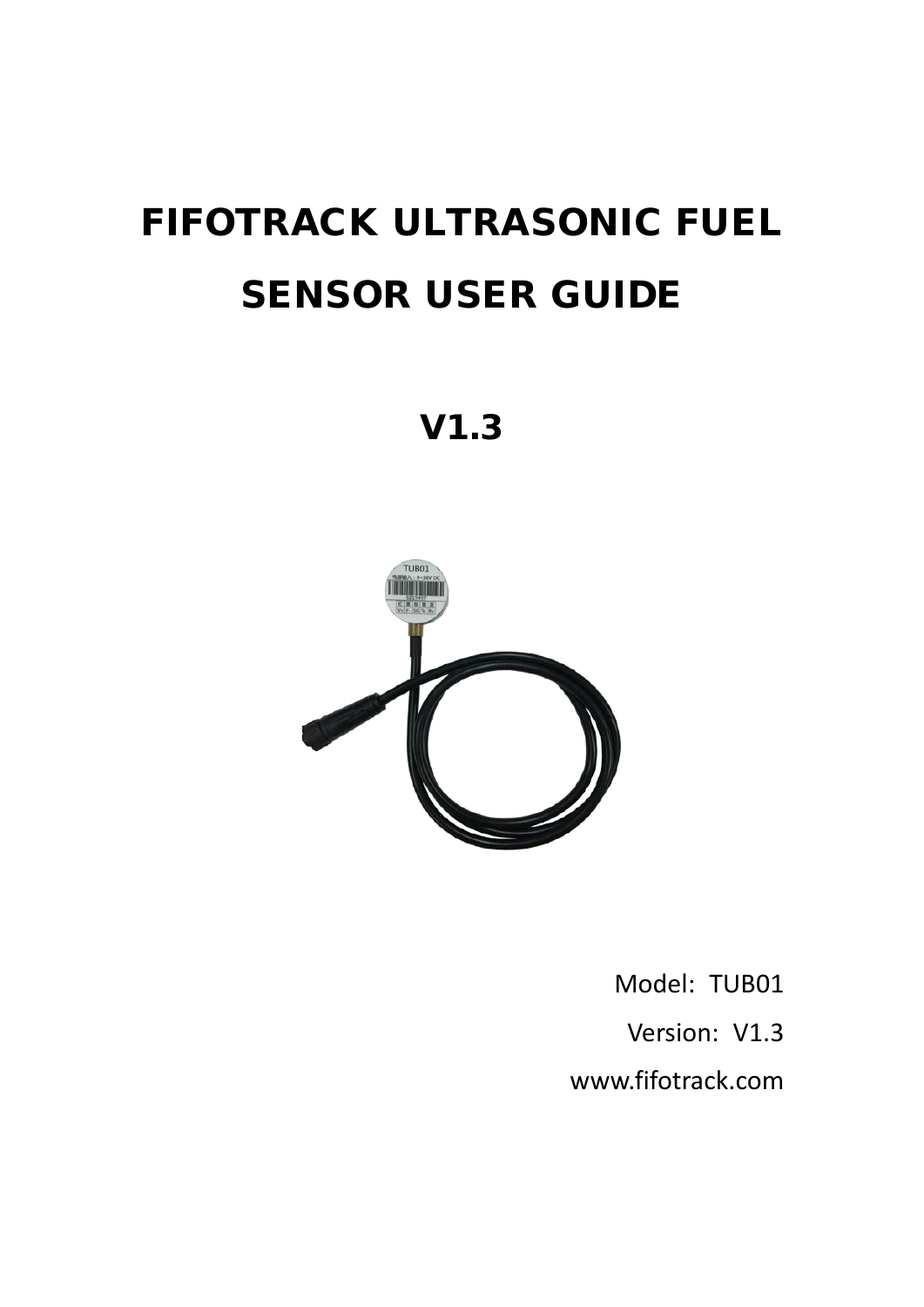### **Copyright and Disclaimer**

- All copyrights belong to Shenzhen fifotrack Solution Co., Ltd. You are not allowed to revise, copy or spread this file in any form without consent of fifotrack.
- $\odot$  fifotrack is trademark of fifotrack, protected by law.
- Please read this user guide carefully before installation to avoid any possible personal injury or property loss.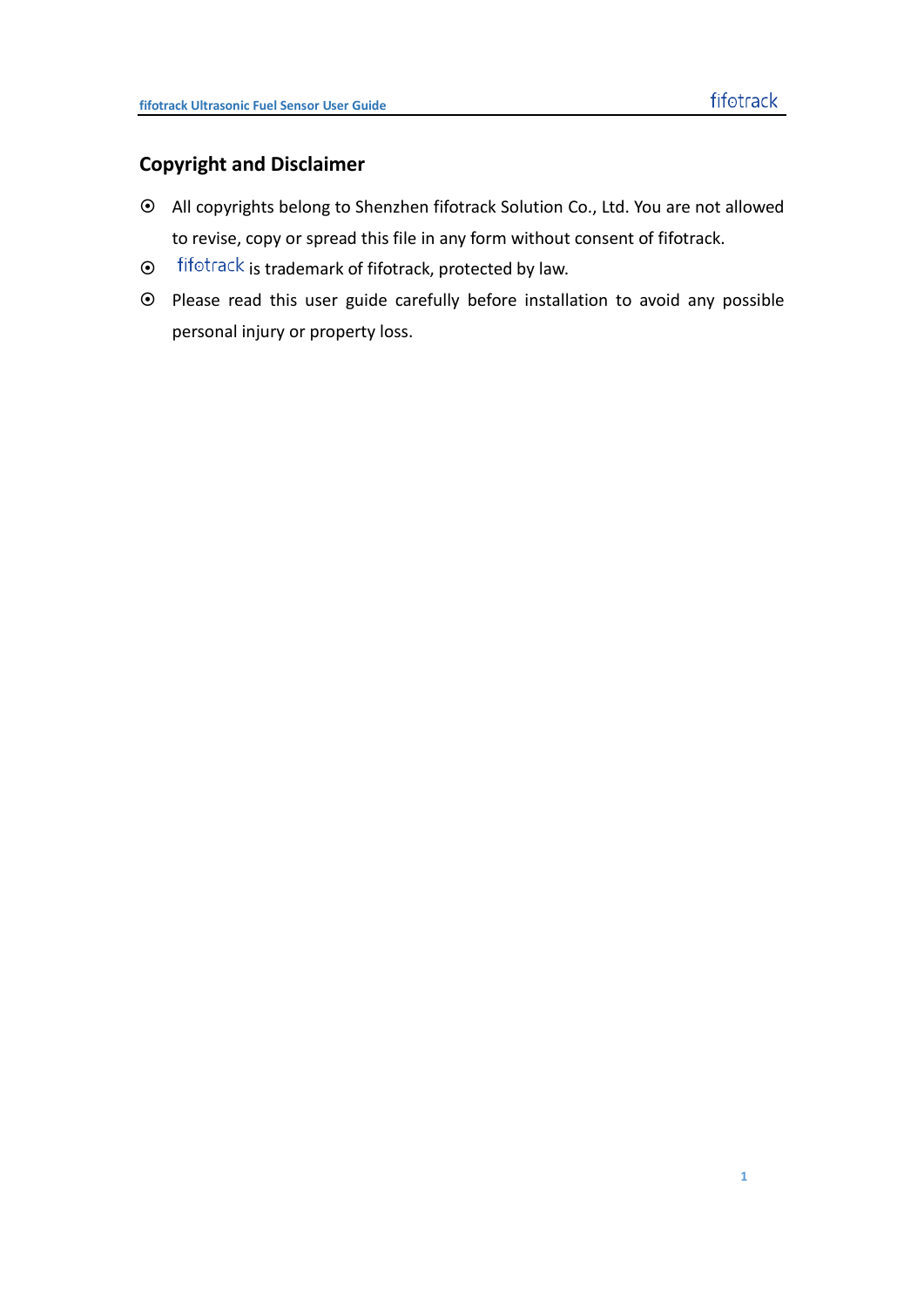<span id="page-2-0"></span>

| Version | <b>Revision Date</b> | Author  | Detail                      |  |
|---------|----------------------|---------|-----------------------------|--|
| V1.1    | Oct 15, 2016         | Vito Hu | <b>Initial Version</b>      |  |
| V1.2    | June 16, 2020        | Vito Hu | Installation way updated    |  |
| V1.3    | Oct 12, 2020         | Vito Hu | Add descriptions of fuel    |  |
|         |                      |         | threshold<br>theft<br>value |  |
|         |                      |         | smaller than 3cm            |  |

# **Document History**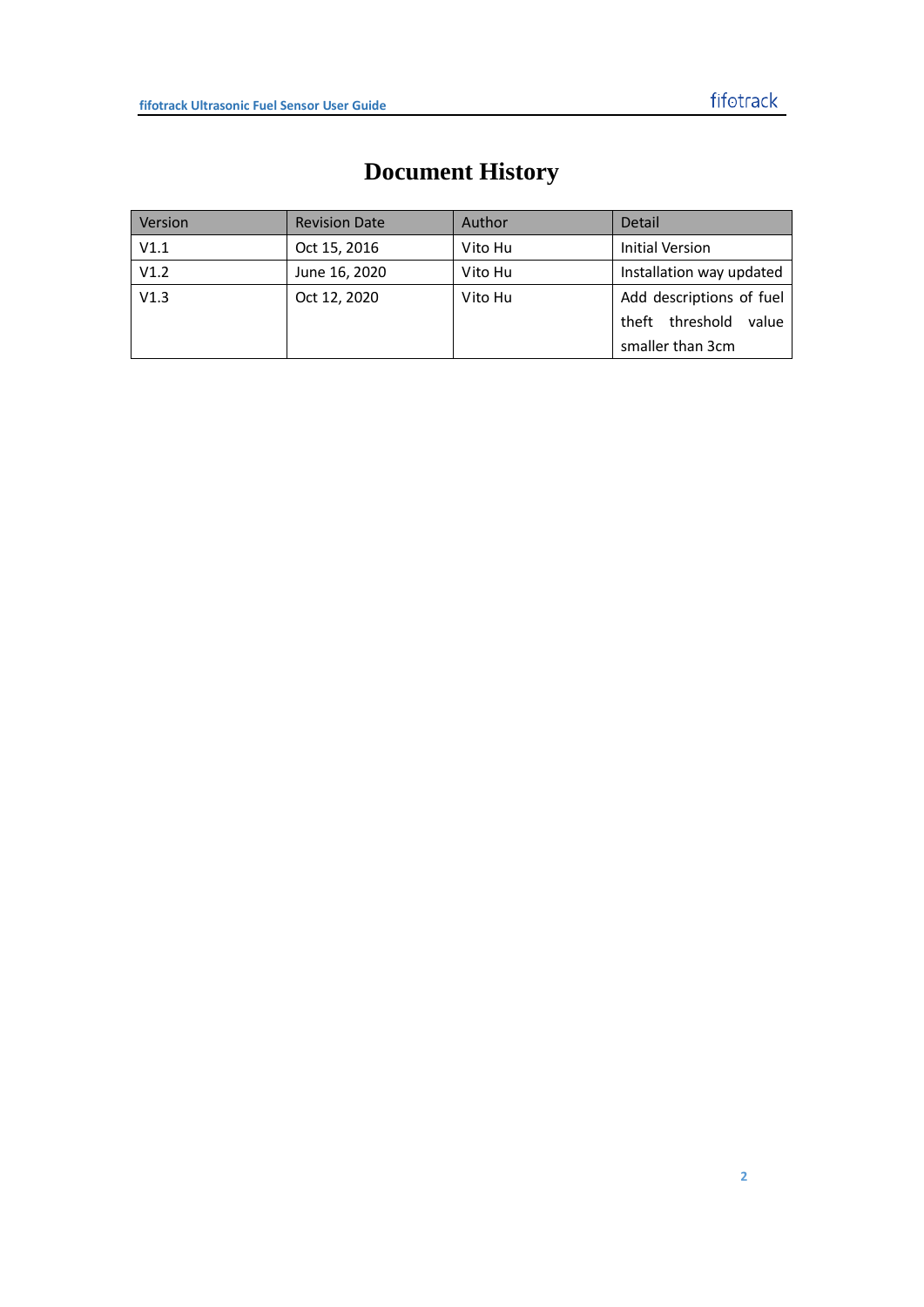# **Contents**

<span id="page-3-0"></span>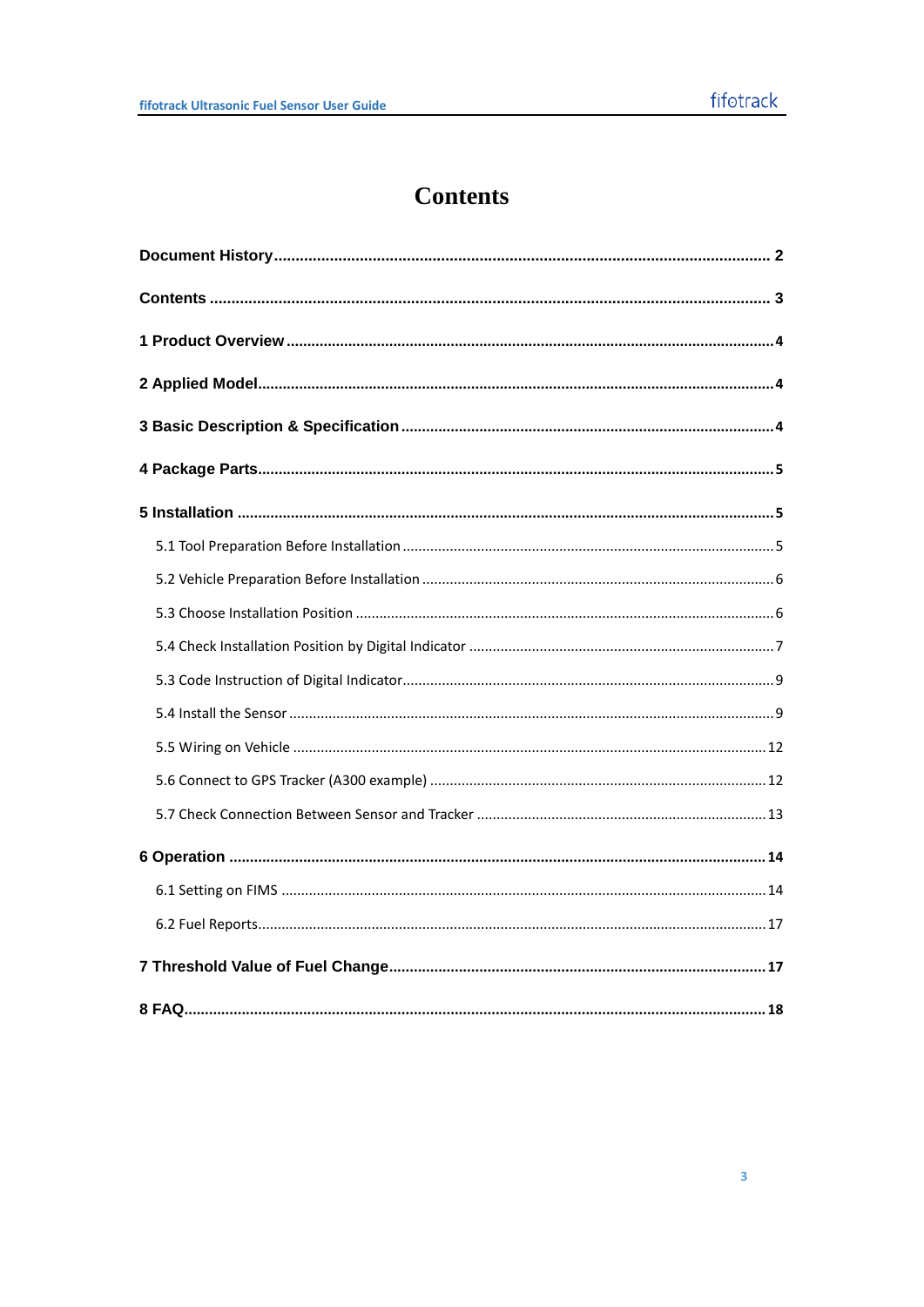### <span id="page-4-0"></span>**1 Product Overview**

The ultrasonic fuel sensor is a relatively new technology for fuel monitoring. According to the sound burst return time from bottom-surface-bottom reflections, the sensor can convert ultrasonic wave signals into height data of fuel level. Compare with the traditional capacitive fuel sensor, the ultrasonic fuel sensor doesn't need to drill a hole on fuel tank during installation. Besides, it can provide same 98-99% accuracy as the capacitive fuel sensor.

- **•** Safe and easy installation, no need drill a hole
- 98-99% High accuracy
- Stable performance, designed for vehicle environment under temperature -30℃ ~75℃
- **•** IP67 protection
- **Guided by both paper and video manuals.**



# <span id="page-4-1"></span>**2 Applied Model**

Ultrasonic fuel sensor (hereinafter to be referred as "sensor") is connected to tracker via RS232 port, it

is applied for

<span id="page-4-2"></span>A300/A500/A600/A700/S60

## **3 Basic Description & Specification**

| <b>Items</b>                 | <b>Description</b>                                        |
|------------------------------|-----------------------------------------------------------|
| Sensor probe dimension       | Diameter ø33mm, height 12.7mm                             |
| Working voltage              | $9 \approx 36$ VDC                                        |
| Fuel level measurement range | Default 0-100cm (0-3cm is blind zone)                     |
|                              | 0-400 cm (0-6cm is blind zone), optional, price different |
| Accuracy                     | 98-99%                                                    |
| Measurement resolution       | $0.1$ mm                                                  |
| Protection rank              | <b>IP67</b>                                               |
| Applicable liquid            | Gasoline, diesel, water, etc                              |
| Maximum power consumption    | 0.36W/12VDC                                               |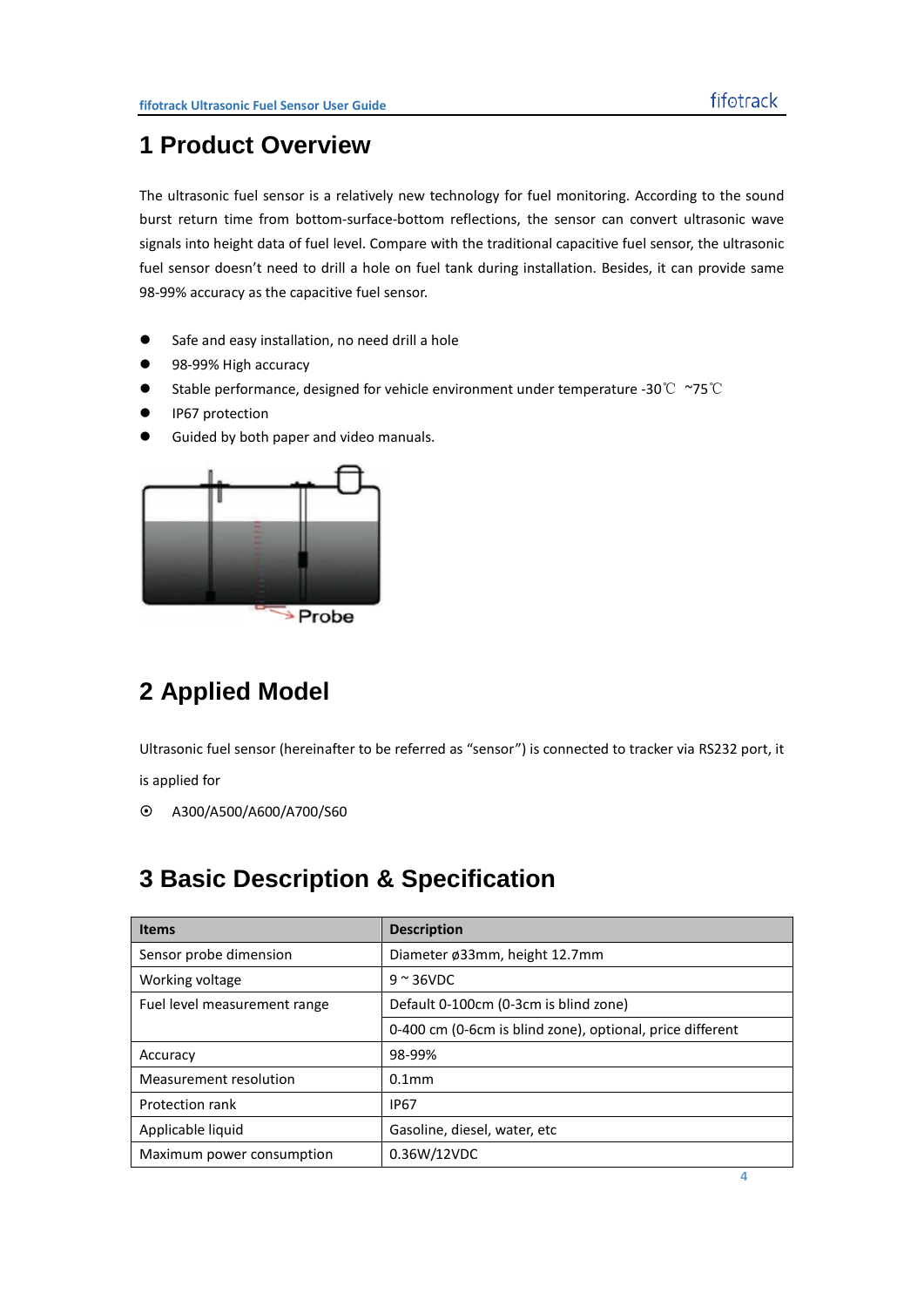### fifotrack

### **fifotrack Ultrasonic Fuel Sensor User Guide**

| Working temperature | -30℃ ~75℃             |
|---------------------|-----------------------|
| Storage temperature | -40°C $^{\circ}$ 85°C |
| Working humidity    | 5%~90%                |
| Signal output type  | <b>RS232</b>          |
| Cable length        | 8m                    |

# <span id="page-5-0"></span>**4 Package Parts**

| <b>Standard Package</b> |                    |             |            |        |  |  |  |
|-------------------------|--------------------|-------------|------------|--------|--|--|--|
| Probe                   | 8m extension cable | Fuse        | Couplant   | Grease |  |  |  |
|                         |                    |             |            |        |  |  |  |
| Steel clamp             | Probe holder       | Ring gasket | Rubber pad |        |  |  |  |
|                         |                    |             | E          |        |  |  |  |
| <b>Optional Parts</b>   |                    |             |            |        |  |  |  |
| Digital indicator       |                    |             |            |        |  |  |  |
|                         |                    |             |            |        |  |  |  |

# <span id="page-5-1"></span>**5 Installation**

### <span id="page-5-2"></span>**5.1 Tools Preparation Before Installation**

| Before installation, the below parts are needed: |  |  |  |
|--------------------------------------------------|--|--|--|
|                                                  |  |  |  |

| Package of sensor   | Insulating tape    | Rag            |
|---------------------|--------------------|----------------|
| Slotted screwdriver | Power bank (9-36V) | Abrasive paper |
| Multimeter          |                    |                |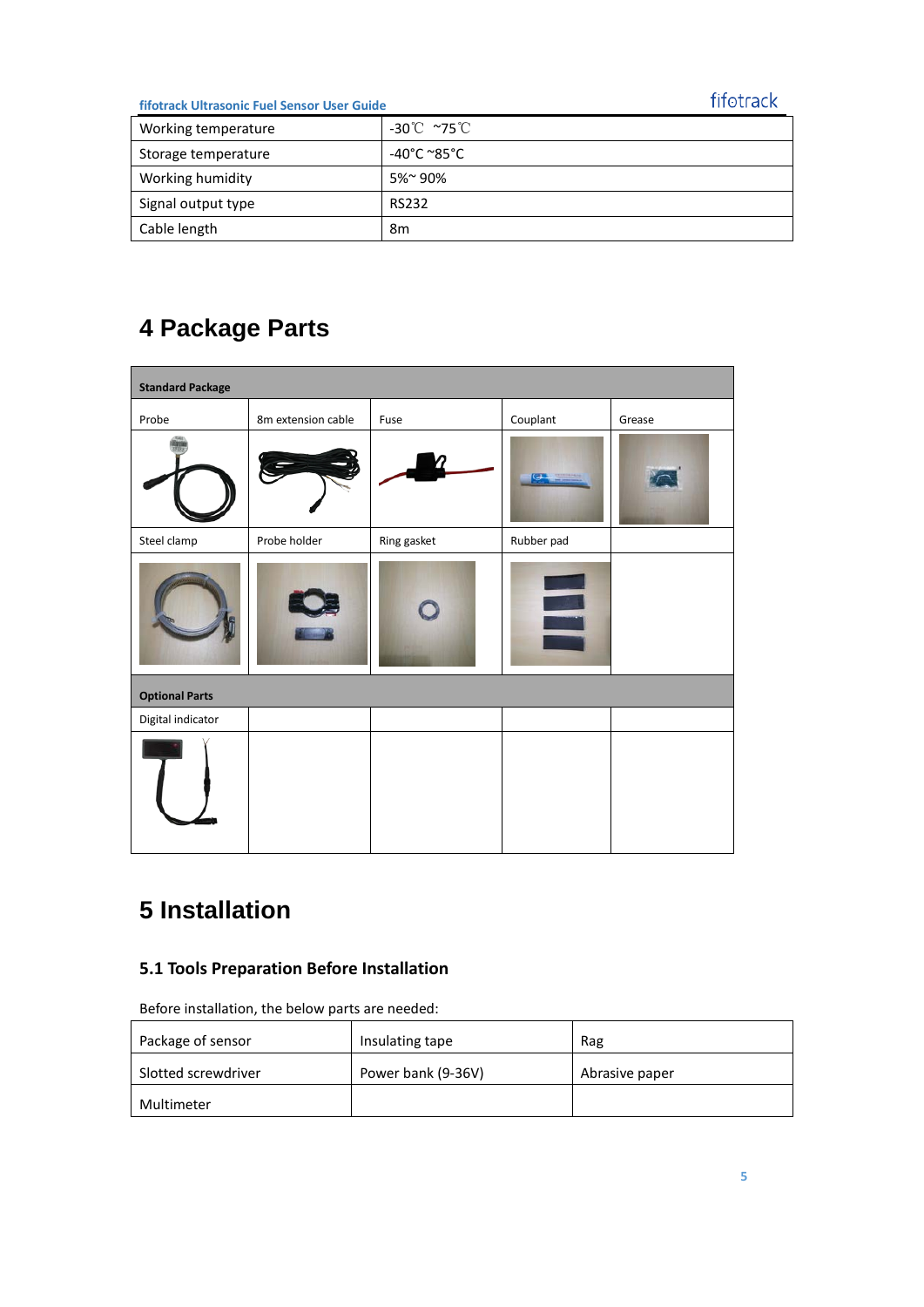<span id="page-6-0"></span>

| 5.2 Vehicle Preparation Before Installation |  |
|---------------------------------------------|--|
|---------------------------------------------|--|

|   | Fuel level in the tank over 50% | The fuel level in the tank should be over 50%. It is |
|---|---------------------------------|------------------------------------------------------|
|   |                                 | important for next step of checking correct          |
|   |                                 | installation position.                               |
|   | Vehicle parking requirement     | Make sure the vehicle is parking on horizontal       |
|   |                                 | ground. Otherwise, the digital indicator can't       |
|   |                                 | display correct code and fuel level value.           |
| 3 | Prepare time for installation   | Need to prepare at least 2 hours for first time      |
|   |                                 | installation                                         |

### <span id="page-6-1"></span>**5.3 Choose Installation Position**

Installation position should keep distance from fuel input tube, output tube, fuel-return tube, fuel float ball, baffle, etc. It's better to install on a flat area in the center of the fuel tank's bottom. For the tank below, It is proper to install the probe on the **yellow area**.



If it is a cylindrical tank, you should choose the area that is closest to the ground.

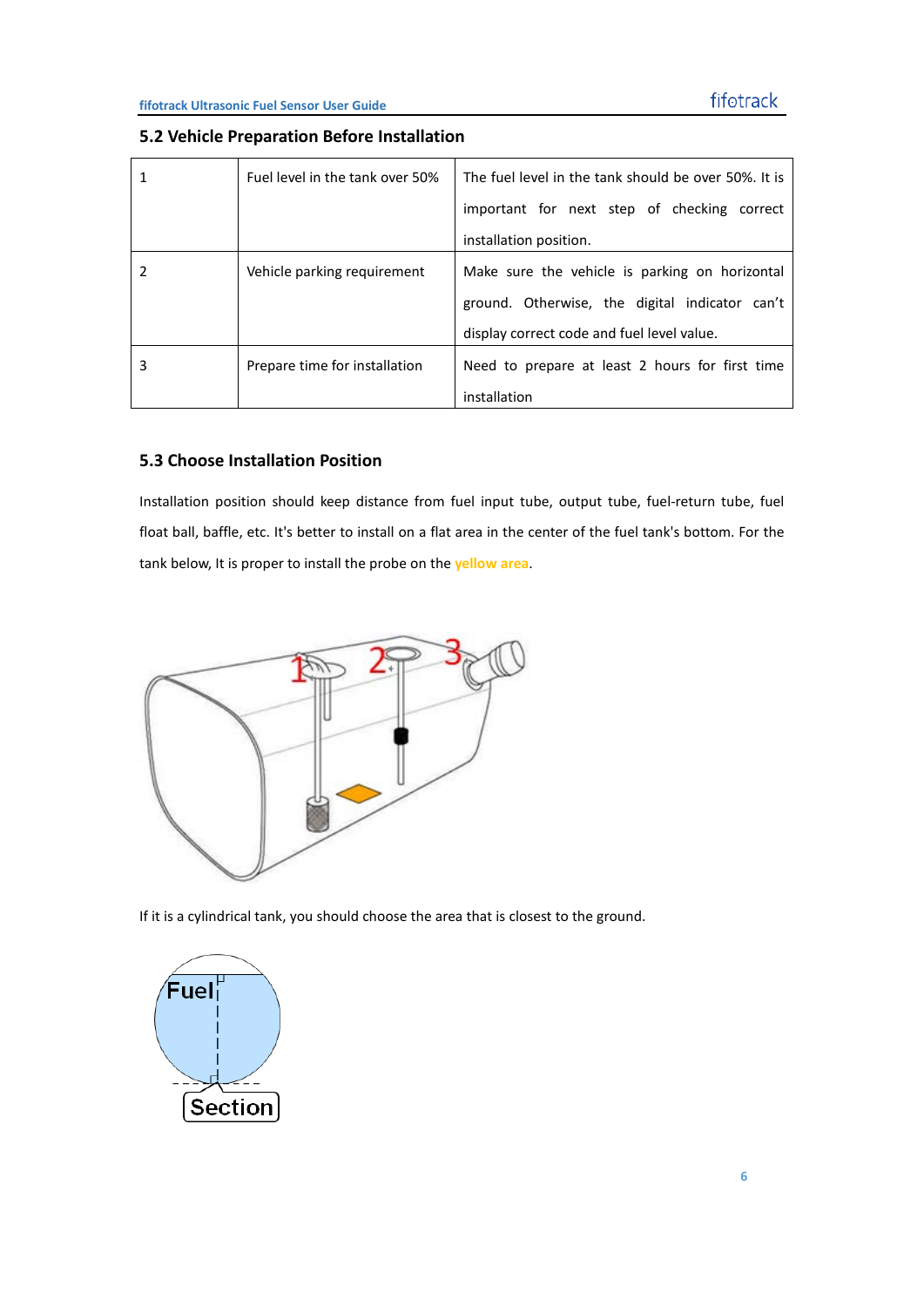### <span id="page-7-0"></span>**5.4 Check Installation Position by Digital Indicator**

**Step 1:** Clear the installation position area with abrasive paper

**Step 2:** Connect the probe to the display, then power on the display by power bank or vehicle's battery (9-36V), as shown below:



Step 3: Put the couplant on the surface of the senor (the side without the label).



**Step 4:** Stick the sensor on the center of the installation area and hold it, check the results from digital indicator according to the following **5.3 code instruction of digital indicator.** 

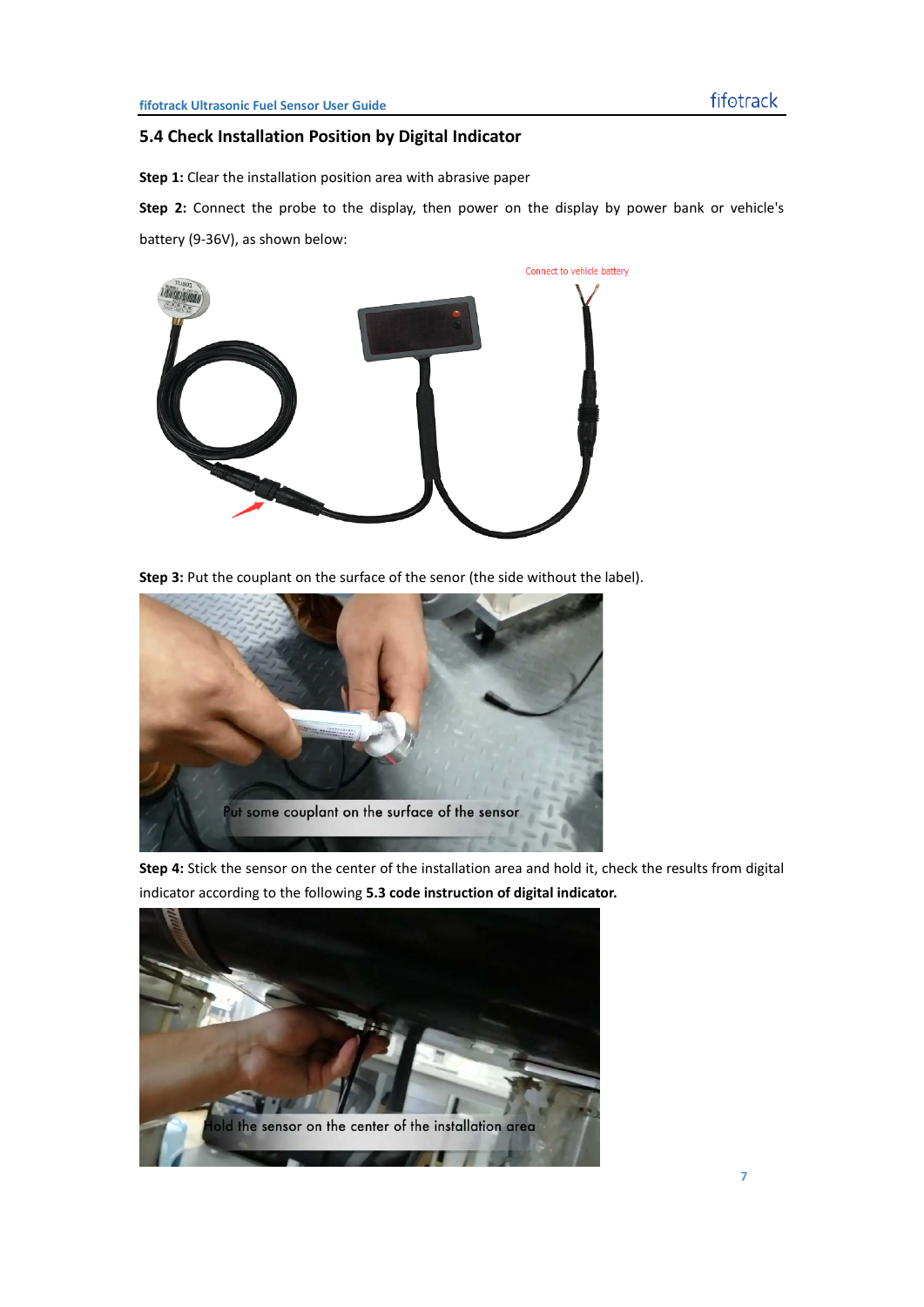

**Step 5:** If the code result is ok, mark a round installation spot on the fuel tank.

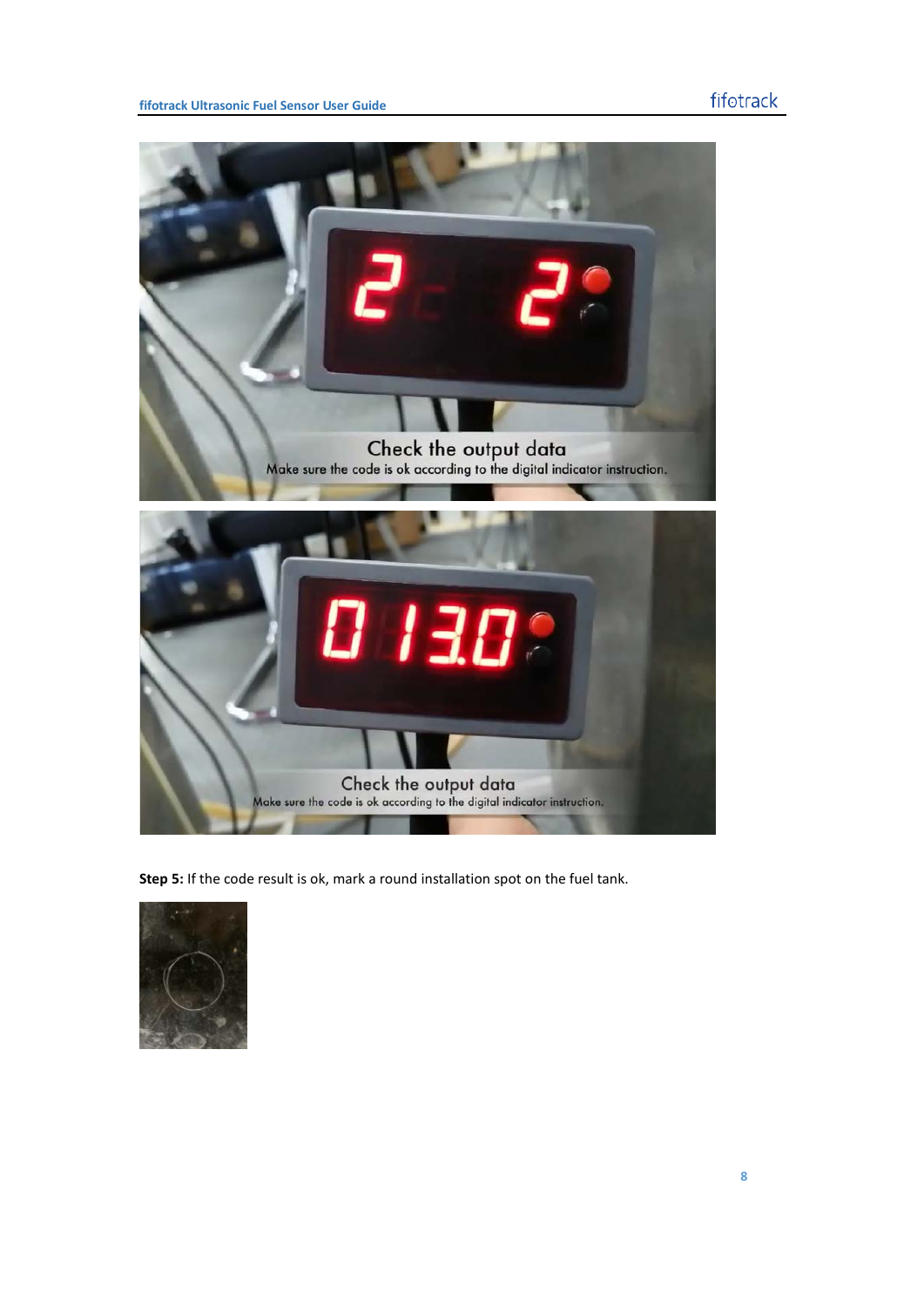### <span id="page-9-0"></span>**5.3 Code Instruction of Digital Indicator**

| <b>Display Code</b> | <b>Description</b>                                                        |                                                                       |                                                                                  |  |  |  |
|---------------------|---------------------------------------------------------------------------|-----------------------------------------------------------------------|----------------------------------------------------------------------------------|--|--|--|
| Β                   | Probe is initializing. It shows number 8 only for a few seconds.          |                                                                       |                                                                                  |  |  |  |
| 0 1898              | The fuel level height is 18.9cm, it is real time fuel level height        |                                                                       |                                                                                  |  |  |  |
|                     |                                                                           | The left digit " $3$ " is echo numbers code                           |                                                                                  |  |  |  |
|                     | Iron tank                                                                 | The echo code should be great than or equal to "1", "2" is<br>better. |                                                                                  |  |  |  |
|                     | Aluminum or<br>stainless-steel                                            | Fuel level height <60cm                                               | The echo code should be great than<br>or equal to "2"                            |  |  |  |
|                     | tank                                                                      | The echo code should be great than<br>or equal to "1", "2" is better. |                                                                                  |  |  |  |
|                     |                                                                           |                                                                       |                                                                                  |  |  |  |
|                     |                                                                           | The right digit " $2$ " is installation status code.                  |                                                                                  |  |  |  |
|                     | Iron tank                                                                 |                                                                       | The installation status code should be "1" or "2", "2" is better                 |  |  |  |
|                     | Aluminum or<br>stainless-steel                                            | Fuel level height <60cm                                               | The installation status code should<br>be only "2"                               |  |  |  |
|                     | tank                                                                      | Fuel level height >60cm                                               | The installation status code should<br>be "1" or "2", "2" is better.             |  |  |  |
|                     |                                                                           |                                                                       | F4 is the inclination angle code. This code must be less than or equal to "4"    |  |  |  |
|                     | degree.                                                                   |                                                                       | If this code is great than "4", means this vehicle or fuel sensor probe is not   |  |  |  |
|                     |                                                                           |                                                                       | horizontal, please adjust vehicle parking position or fuel sensor probe position |  |  |  |
|                     |                                                                           | until you got code less than or equal to "4".                         |                                                                                  |  |  |  |
|                     | Double 9 indicates the digital indicator is not connected with the sensor |                                                                       |                                                                                  |  |  |  |
|                     |                                                                           | FFFF Please turn off the power and restart the fuel sensor            |                                                                                  |  |  |  |

### <span id="page-9-1"></span>**5.4 Install the Sensor**

**Step 1**: Clean up the testing couplant on the fuel tank and probe surface.

**Step 2:** Install the protective holder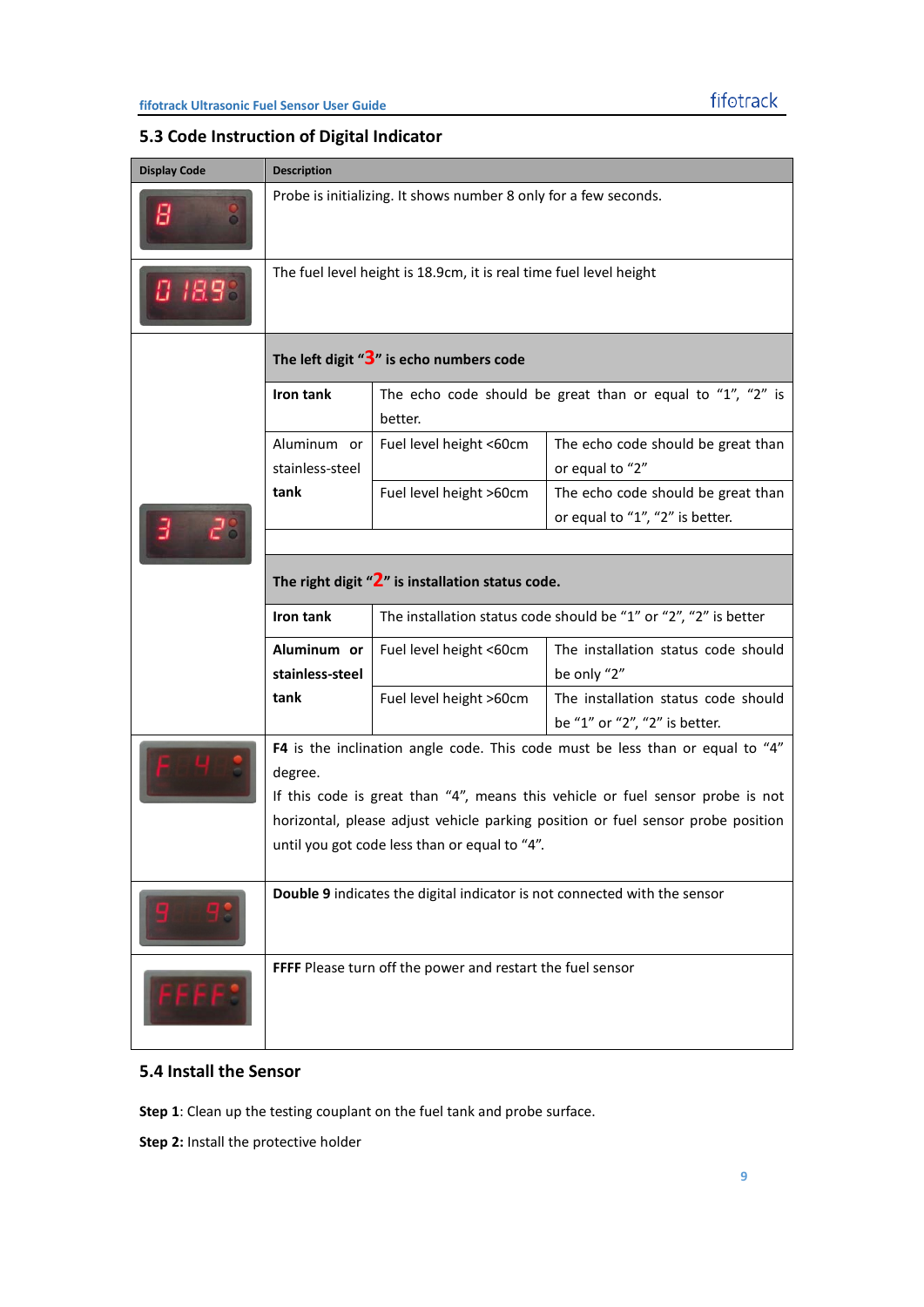Please make sure the center of the holder matches the marked round installation position, also the holder should be parallel to the vehicle frame (chassis).





**Step 3**: Install the fuel sensor probe

**1)** Put the ring gasket on the surface of the sensor, then fill the measuring area with grease, make it a bit higher than the ring gasket. There must be no air bubbles or dust or sand inside the grease.







**2)** Insert the sensor into the holder and install the cover plate



**3)** Connect to the digital indicator and check if the results are ok, refer to **5.3 Code Instruction of** 

#### **Digital Indicator**

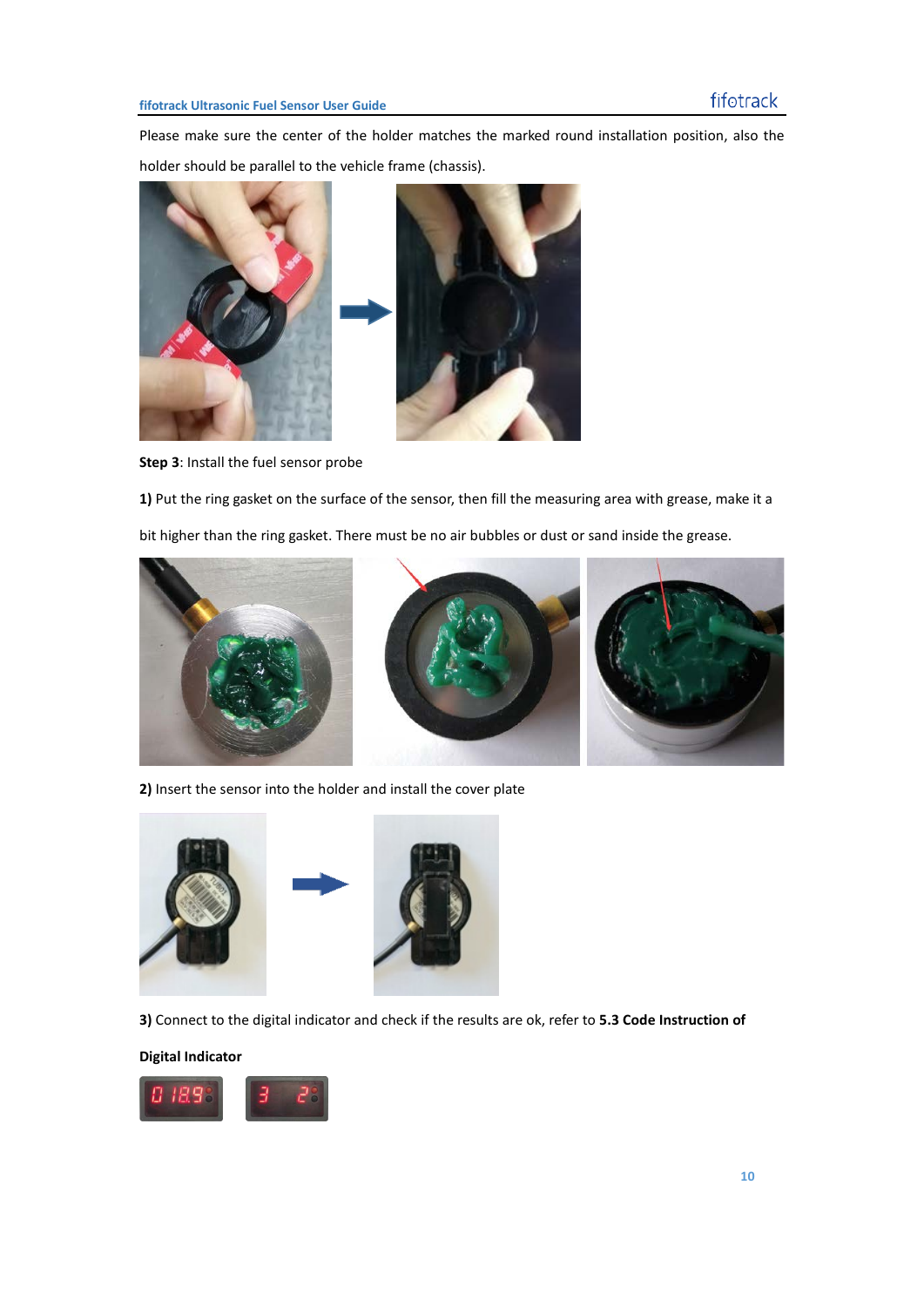**Step 4:** Fasten the holder with stainless-steel clamp

**1)** Stick the rubber pad on the four corners of tank



### **2)** Fasten the steel clamp



**3)** Fasten the joint of the clamp with a cable tie

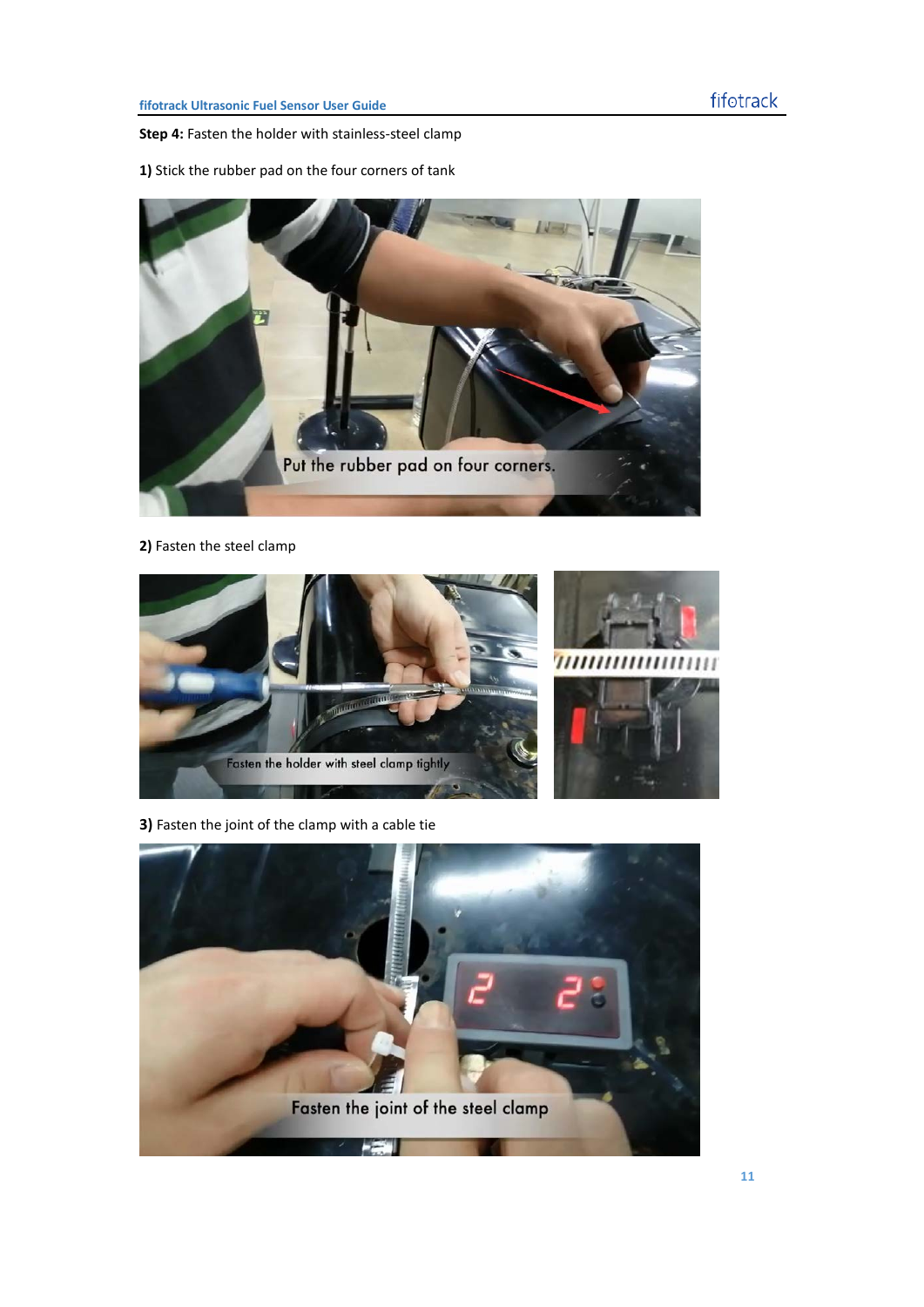**4)** Check the installation status on digital indicator



### <span id="page-12-0"></span>**5.5 Wiring on Vehicle**

Follow the frame of vehicle to arrange extension cable in the cab. Wiring should be at least 20cm far away from the motor and high temperature parts of the vehicle to avoid electromagnetic interference. Usually wiring should not affect vehicle's dumper or maintenance.



### **NOTE:**

- Wrap over the naked joints with electrical tape
- Tie the extension cable every 50cm with cable tie

### <span id="page-12-1"></span>**5.6 Connect to GPS Tracker (A300 model as example)**

Connect the extension cable to probe with aviation connector; Plug the other connector of extension cable into "RS232|MIC|SPK" socket of A300.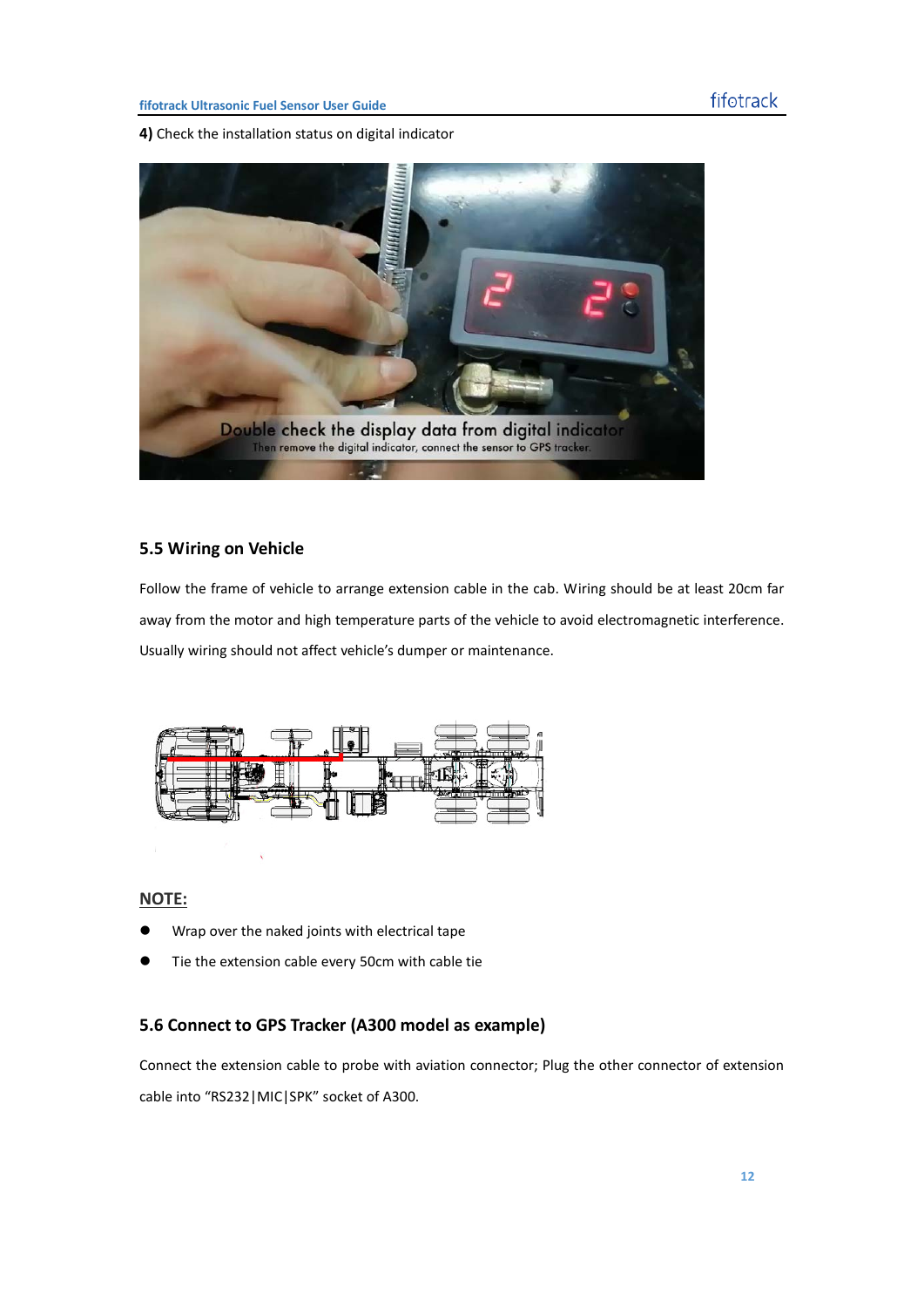| <b>Ultrasonic fuel sensor</b> | <b>Wire Connection</b> | <b>GPS tracker (A300)</b> |
|-------------------------------|------------------------|---------------------------|
| Power wire (Red)              |                        | VCC wire (Red)            |
| Ground wire (Black)           |                        | Ground wire (Black)       |
| 8 Pin connector               |                        | RS232 port (8 Pin)        |



Connect extension cable and tracker to vehicle's battery, and then, both fuel sensor and tracker start to work.

**Note:**

- Connect sensor's extension cable and tracker's cable together, and then connect to vehicle's battery. Wrap over the naked joints with electrical tape. At last, connect extension cable to fuel sensor, and power on sensor. It can avoid damage to fuel sensor.
- During installation, reading digital indicator is necessary, which is useful to determine whether operation is correct or not.

### <span id="page-13-0"></span>**5.7 Check Connection Between Sensor and Tracker**

After sensor and tracker power on, sensor initializes and starts detecting fuel level after 1 minute,. User can use below SMS command to check the connection, and check whether sensor works normally: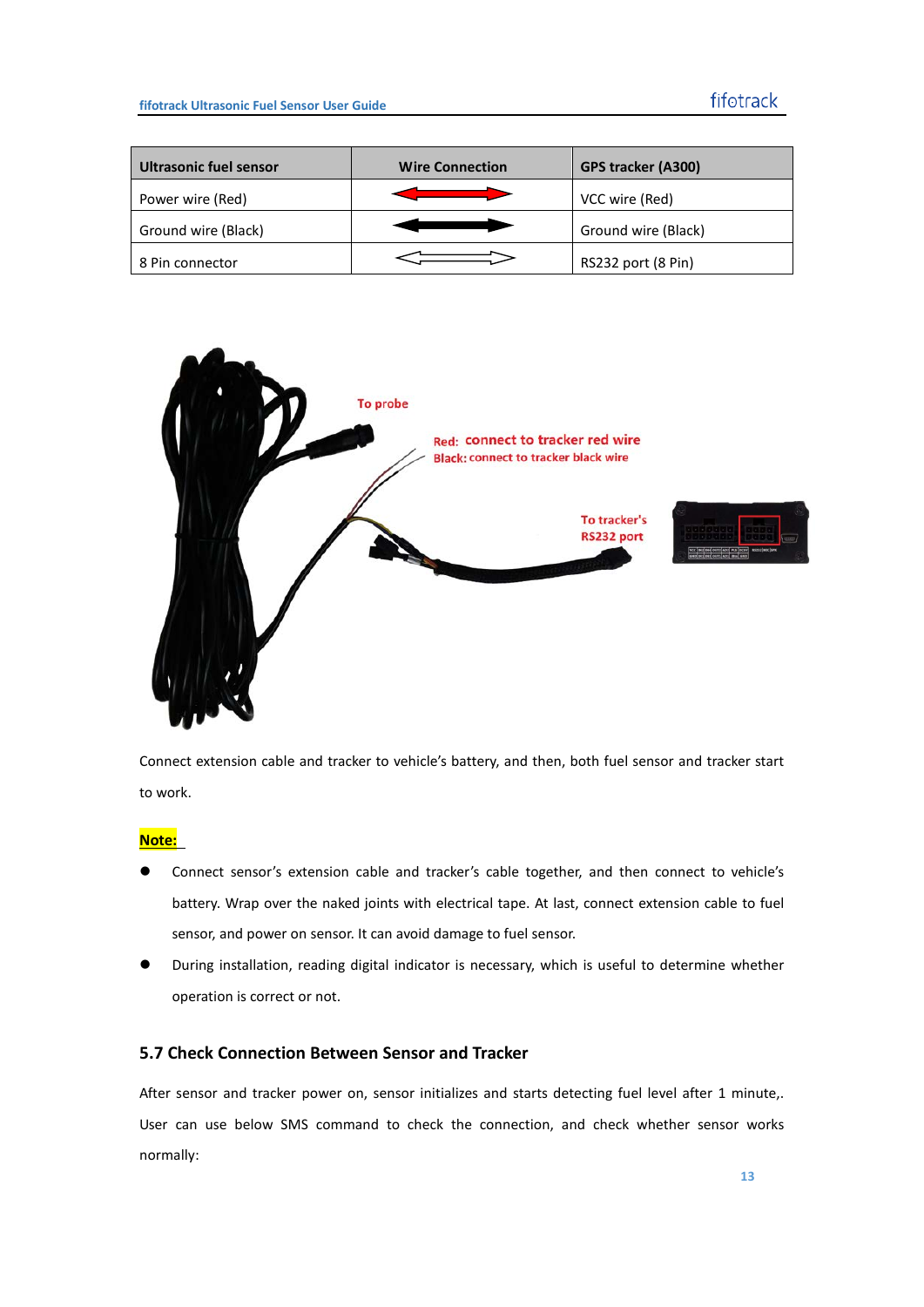SMS command: 000000,C05

Reply: C05,<rt\_level>,<install-status>

### While,

rt\_level: real-time fuel level of sensor, unit mm

install-status: The detected installation status, which can be

"OK"

"Probe Disconnect"

"Low Power"

"Unexpected Restart"

### <span id="page-14-0"></span>**6 Operation**

### <span id="page-14-1"></span>**6.1 Setting on FIMS**

User needs to set "Fuel level" sensor on FIMS, and then, all function about fuel will be working. Follow

below steps:

Login FIMS, select target tracker->Edit->Sensors->Add,

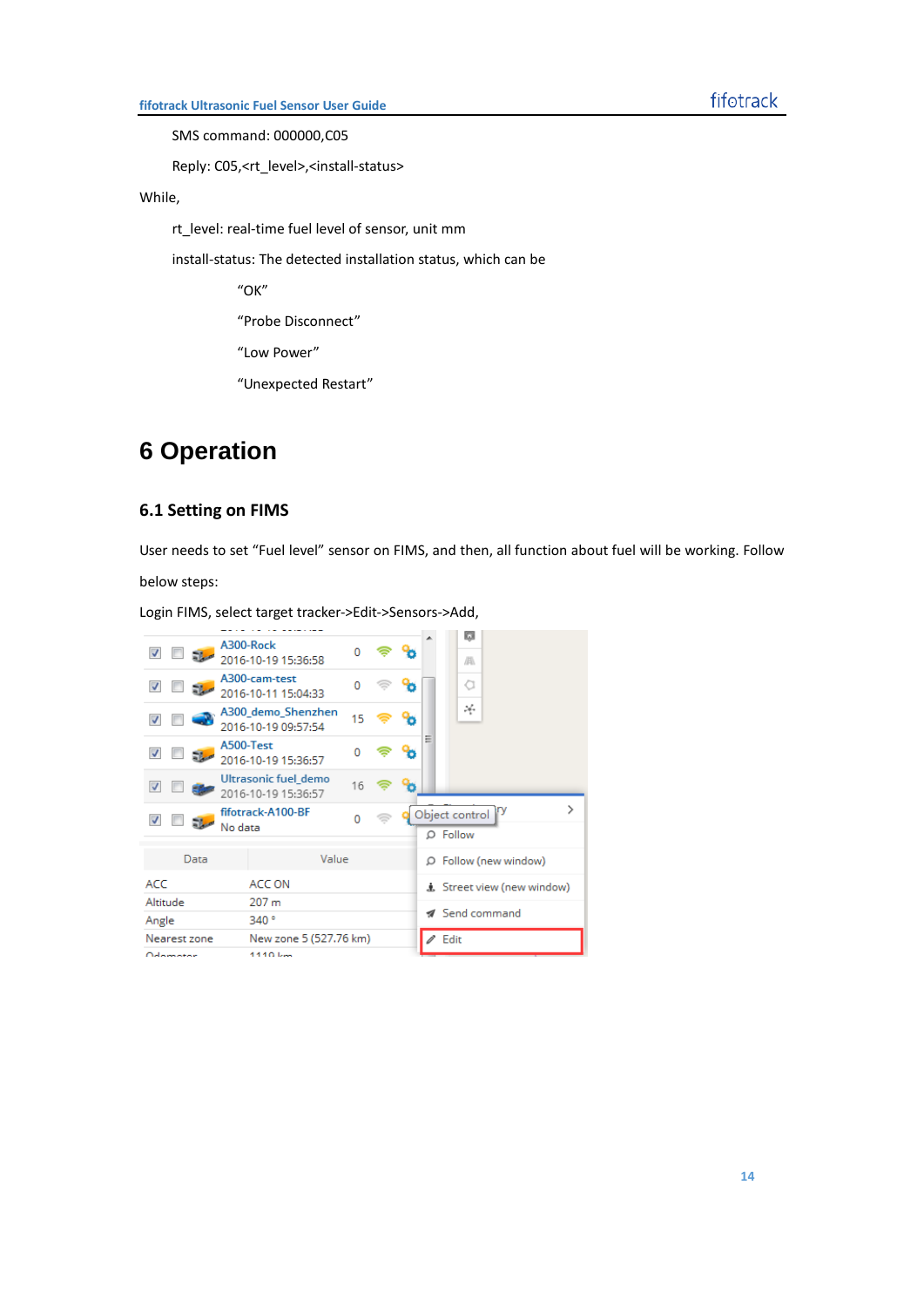### fifotrack

#### **fifotrack Ultrasonic Fuel Sensor User Guide**

|                    | Edit object |                           |               |                 |              |           | × |
|--------------------|-------------|---------------------------|---------------|-----------------|--------------|-----------|---|
|                    | Main Icon   | Fuel consumption Accuracy |               | Sensors         | Service Info |           |   |
|                    |             | Name $\wedge$             |               | Type            |              | Parameter |   |
|                    |             |                           |               |                 |              |           |   |
|                    |             |                           |               |                 |              |           |   |
| $\left  + \right $ | 0 0 0       |                           |               |                 |              |           |   |
|                    |             |                           | <b>■ Save</b> | $\times$ Cancel |              |           |   |

At "Sensor Properties" dialog, set parameters as below:

### **Sensor**

- Name: Input self-define string
- Type: Select "Fuel level"
- Parameters: Select "ai2"
- Show in popup: selected

### **Result**

- Type: Select "Value"
- Units of measurement: self-define
- Formula: (X\*max\_c)/max\_h, while

max\_c: maximum capacity of tank, using the unit specified in "Units of measurement"

max\_h: maximum height of tank, unit mm

For example, when tank has capacity of 155Liters, and maximum height 40cm, the formula is (X\*155)/400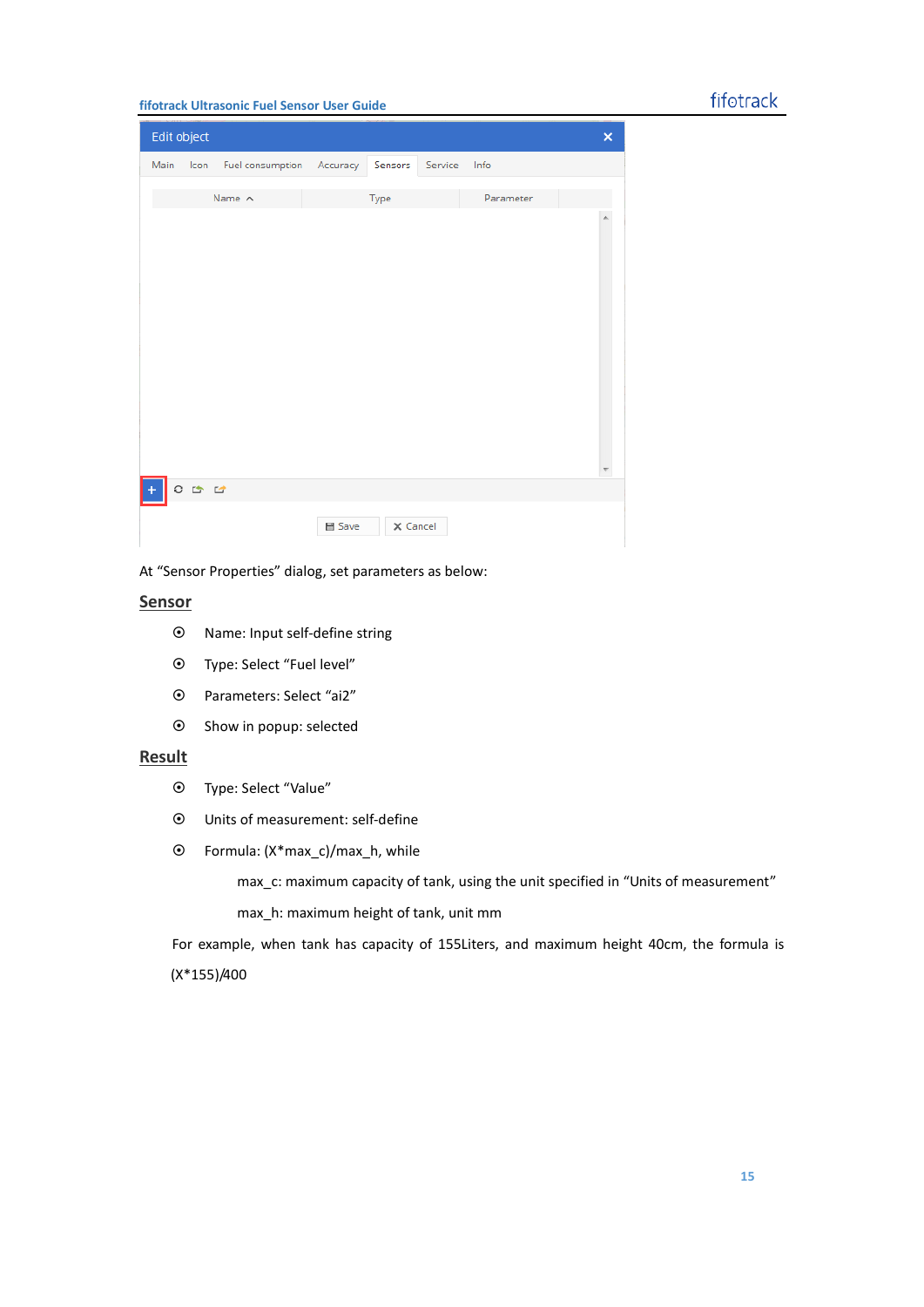### fifotrack

### **fifotrack Ultrasonic Fuel Sensor User Guide**

| Sensor properties     |                                 |             |        |                                                     | ×       |  |  |
|-----------------------|---------------------------------|-------------|--------|-----------------------------------------------------|---------|--|--|
| Sensor                |                                 | Calibration |        |                                                     |         |  |  |
| Name                  | Ultrasonic sensor               |             | X      | Y                                                   |         |  |  |
| Type                  | <b>Fuel level</b><br>۳          |             |        |                                                     |         |  |  |
| Parameter             | $\overline{\phantom{a}}$<br>ai2 |             |        |                                                     |         |  |  |
| Show in popup         | $\overline{\mathbf{v}}$         |             |        |                                                     |         |  |  |
| <b>Result</b>         |                                 |             |        |                                                     |         |  |  |
| Type                  | Value<br>۳                      |             |        |                                                     |         |  |  |
| Units of measurement  | Liter                           |             |        |                                                     |         |  |  |
| If sensor "1" (text)  |                                 |             |        |                                                     |         |  |  |
| If sensor "0" (text)  |                                 |             |        |                                                     |         |  |  |
| Formula               | $(x*155)/400$                   |             |        | Formula: (X*max_c)/max_h<br>Here is an example only |         |  |  |
| Lowest value          |                                 |             |        |                                                     |         |  |  |
| <b>Highest value</b>  |                                 | X           | Y      |                                                     | $+$ Add |  |  |
| Sensor result preview |                                 |             |        |                                                     |         |  |  |
| Current value         | 132                             | ×           | Result | 51.15 Liter                                         |         |  |  |
|                       | ■ Save                          | X Cancel    |        |                                                     |         |  |  |

Click "Save", fuel level will be display at "Object page", as below:

| $\overline{\mathbf{v}}$<br>$\mathbb{R}$         | A300-cam-test<br>2016-10-11 15:04:33        | o                         |  |  |   |  |  |
|-------------------------------------------------|---------------------------------------------|---------------------------|--|--|---|--|--|
| $\overline{\mathbf{v}}$                         | A300 demo Shenzhen<br>2016-10-19 09:57:54   | 15                        |  |  |   |  |  |
| $\overline{\mathbf{v}}$<br>51.                  | A500-Test<br>2016-10-19 15:52:35            | ٥                         |  |  | Ξ |  |  |
| $\overline{\mathbf{v}}$                         | Ultrasonic fuel demo<br>2016-10-19 15:52:33 | 26                        |  |  |   |  |  |
| $\overline{\mathbf{v}}$                         | fifotrack-A100-BF<br>No data                | n                         |  |  |   |  |  |
| $ff_{\text{strash}}$ $\alpha$ <sup>1</sup> 1160 |                                             |                           |  |  |   |  |  |
| Data                                            |                                             | Value                     |  |  |   |  |  |
| ACC                                             | ACC ON                                      |                           |  |  |   |  |  |
| Altitude                                        | 176 <sub>m</sub>                            |                           |  |  |   |  |  |
| Angle                                           | 309 <sup>o</sup>                            |                           |  |  |   |  |  |
| Nearest zone                                    |                                             | New zone 5 (530.52 km)    |  |  |   |  |  |
| Odometer                                        | 1124 km                                     |                           |  |  |   |  |  |
| Position                                        |                                             | 27.340468 °, 114.187388 ° |  |  |   |  |  |
| <b>Status</b>                                   |                                             | Moving 10 min 38 s        |  |  |   |  |  |
| Time (position)                                 |                                             | 2016-10-19 15:52:33       |  |  |   |  |  |
| Time (server)                                   |                                             | 2016-10-19 15:52:35       |  |  |   |  |  |
|                                                 |                                             | 101.53 Liter              |  |  |   |  |  |
| Ultrasonic sensor                               |                                             |                           |  |  |   |  |  |
| ext-pwr                                         | 28.68 V                                     |                           |  |  |   |  |  |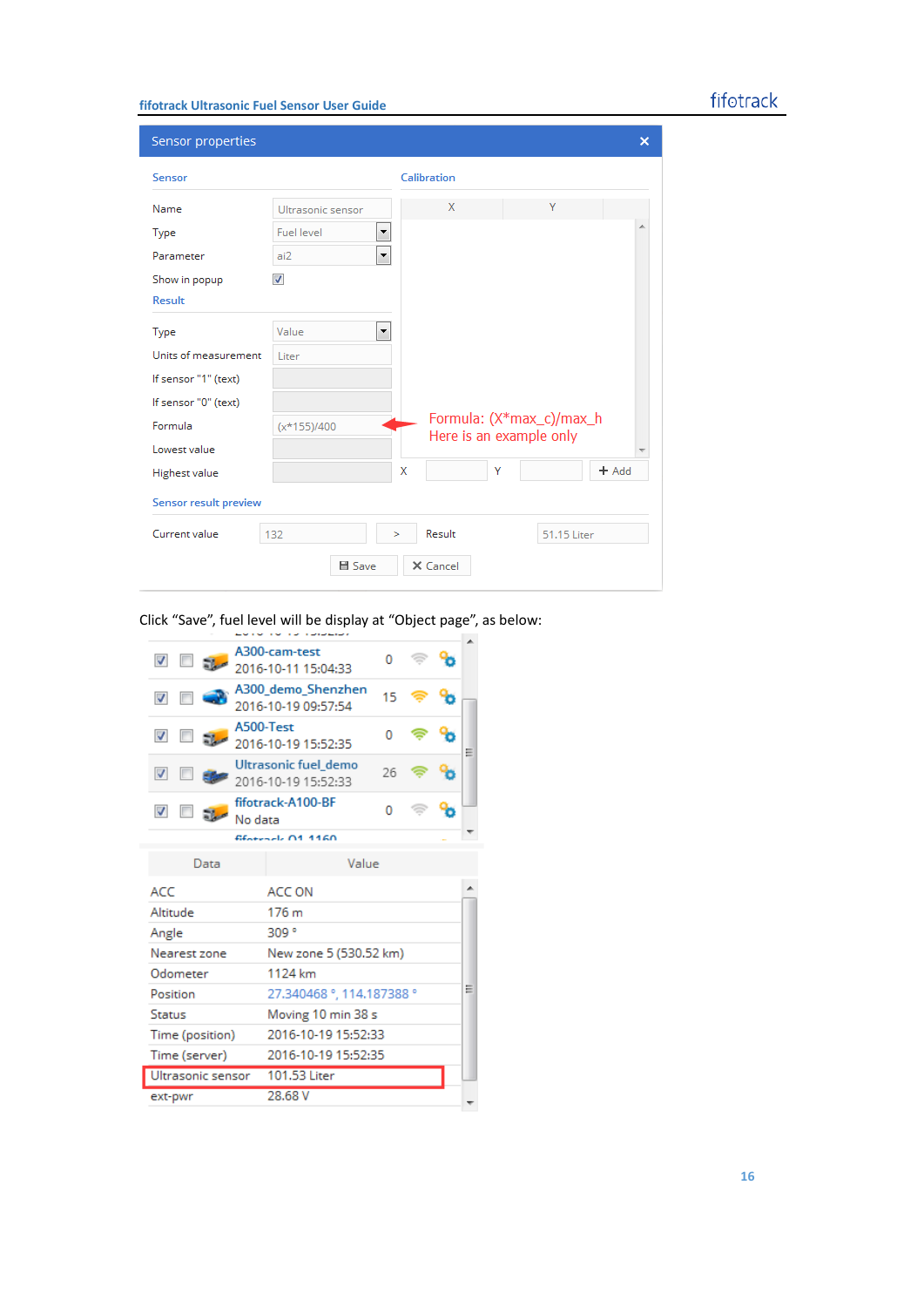#### <span id="page-17-0"></span>**6.2 Fuel Reports**

FIMS supports three types of fuel reports:

- Fuel fillings
- Fuel thefts
- Fuel level graph



The below figures are exported reports:

#### **Fuel level graph**

| Sensor: Ultrasonic sensor<br>125 Liter                      |              |              |                                       |              |              |              |              |              |              |              | 63.55 Liter - 2016-10-12 18:11:46 | $\circledcirc \circledcirc$ |
|-------------------------------------------------------------|--------------|--------------|---------------------------------------|--------------|--------------|--------------|--------------|--------------|--------------|--------------|-----------------------------------|-----------------------------|
| 100 Liter<br>75 Liter<br>50 Liter                           |              |              |                                       |              |              |              |              |              |              |              |                                   |                             |
| 25 Liter<br>0 Liter<br>Oct 11 16:00<br><b>Fuel fillings</b> | Oct 11 20:00 | Oct 12 00:00 | Oct 12 04:00                          | Oct 12 08:00 | Oct 12 12:00 | Oct 12 16:00 | Oct 12 20:00 | Oct 13 00:00 | Oct 13 04:00 | Oct 13 08:00 | Oct 13 12:00                      | Oct 13 16:00                |
| Object: Ultrasonic fuel_demo                                |              |              |                                       |              |              |              |              |              |              |              |                                   |                             |
| Period: 2016-10-11 13:00:00 - 2016-10-13 18:00:00<br>Time:  |              |              |                                       |              |              | Before       | After        |              | Filled       |              | Sensor                            |                             |
| 2016-10-12 06:33:59                                         |              |              | Position<br>27.342533 °, 114.178288 ° |              |              | 52.70 Liter  | 68.20 Liter  |              | 15.5 Liter   |              | Ultrasonic sensor                 | Driver.<br>n/a              |

<span id="page-17-1"></span>Total filled: 65.49 Liter

### **7 Threshold Value of Fuel Change**

If fuel changes, the result will not respond in real time. The sensor has working mechanism based on threshold values to filter fuel level fluctuations under different application environment such as uphill, downhill or external power lost, etc.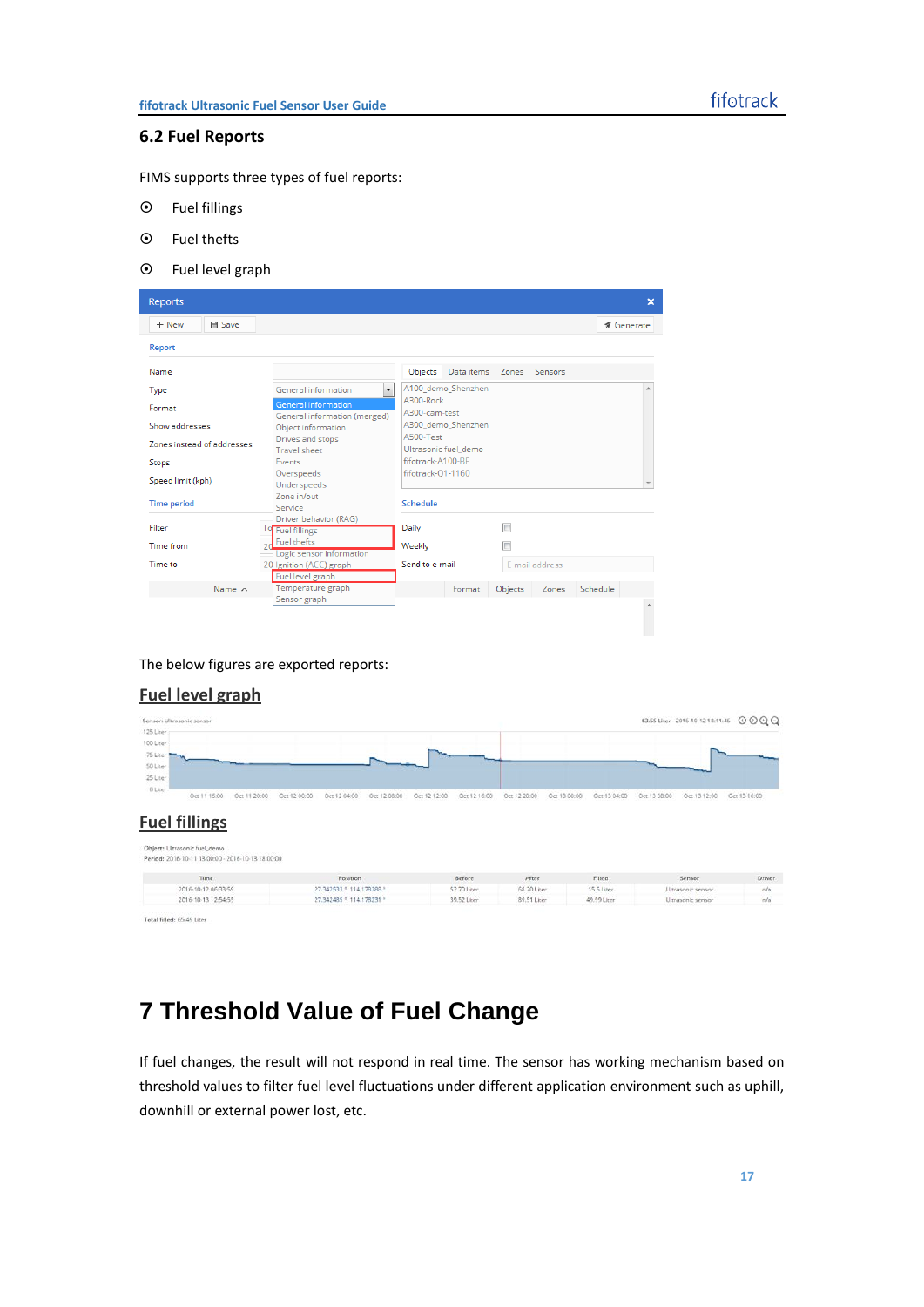fifotrack

**fifotrack Ultrasonic Fuel Sensor User Guide**

| <b>Items</b>            | <b>Threshold value</b>                                                       |                                                                    |  |  |  |  |
|-------------------------|------------------------------------------------------------------------------|--------------------------------------------------------------------|--|--|--|--|
| <b>Fuel filling</b>     | Fuel filling should be greater than 3cm fuel level change, otherwise the     |                                                                    |  |  |  |  |
|                         | sensor will ignore it.                                                       |                                                                    |  |  |  |  |
|                         | Sensor will not update fuel level change during filling process.             |                                                                    |  |  |  |  |
|                         | Until filling process finished, and wait for 1 minute more, sensor starts to |                                                                    |  |  |  |  |
|                         | update real time fuel data.                                                  |                                                                    |  |  |  |  |
|                         |                                                                              |                                                                    |  |  |  |  |
| Fuel theft              | Fuel theft is equal to                                                       | Sensor will not update theft fuel level change                     |  |  |  |  |
|                         | or great than 3cm                                                            | during fuel theft process.                                         |  |  |  |  |
|                         | fuel level change.                                                           | Until the fuel theft process finished, and wait for 8              |  |  |  |  |
|                         |                                                                              | minutes more, sensor starts to update real time fuel               |  |  |  |  |
|                         |                                                                              | data                                                               |  |  |  |  |
|                         | Fuel theft is smaller                                                        | The fuel level will decrease 1mm at every second                   |  |  |  |  |
|                         | than 3cm fuel level                                                          |                                                                    |  |  |  |  |
|                         | change.                                                                      |                                                                    |  |  |  |  |
| lost external<br>Sensor |                                                                              | Sensor will keep the current fuel data until the external power is |  |  |  |  |
| power                   | reconnected and the sensor starts to update real time fuel data after 1      |                                                                    |  |  |  |  |
|                         | minute.                                                                      |                                                                    |  |  |  |  |

# <span id="page-18-0"></span>**8 FAQ**

#### **1. The ultrasonic fuel sensor solution is reliable or not?**

Yes, It is reliable solution. At the early stage, the main installation way is by A/B glue for the probe fixation. This installation process is related to technician's skills and experiences. On the other hand, the A/B glue may be affected by environment factors such as temperature, humidity as time goes by.

The new installation way uses sensor probe holder to replace the A/B glue for fixation, this is big improvement. Compare to the old way, the installation process is much easier, the sensor stability is very satisfied during the lifetime.

### **2. What's the ultrasonic fuel sensor accuracy?**

It is 98-99% under correct installation

### **3. What's the ultrasonic fuel sensor measurement range?**

Default is 0-100cm. Optional range is 0-400cm, the price is different.

### **4. Your ultrasonic fuel sensor can work with other GPS tracker brand?**

No. Only work with fifotrack GPS tracker

We have developed debugging way in firmware to make sure this sensor is installed properly.

Working with third-party GPS tracker may hurt our brand because of the out of control performance.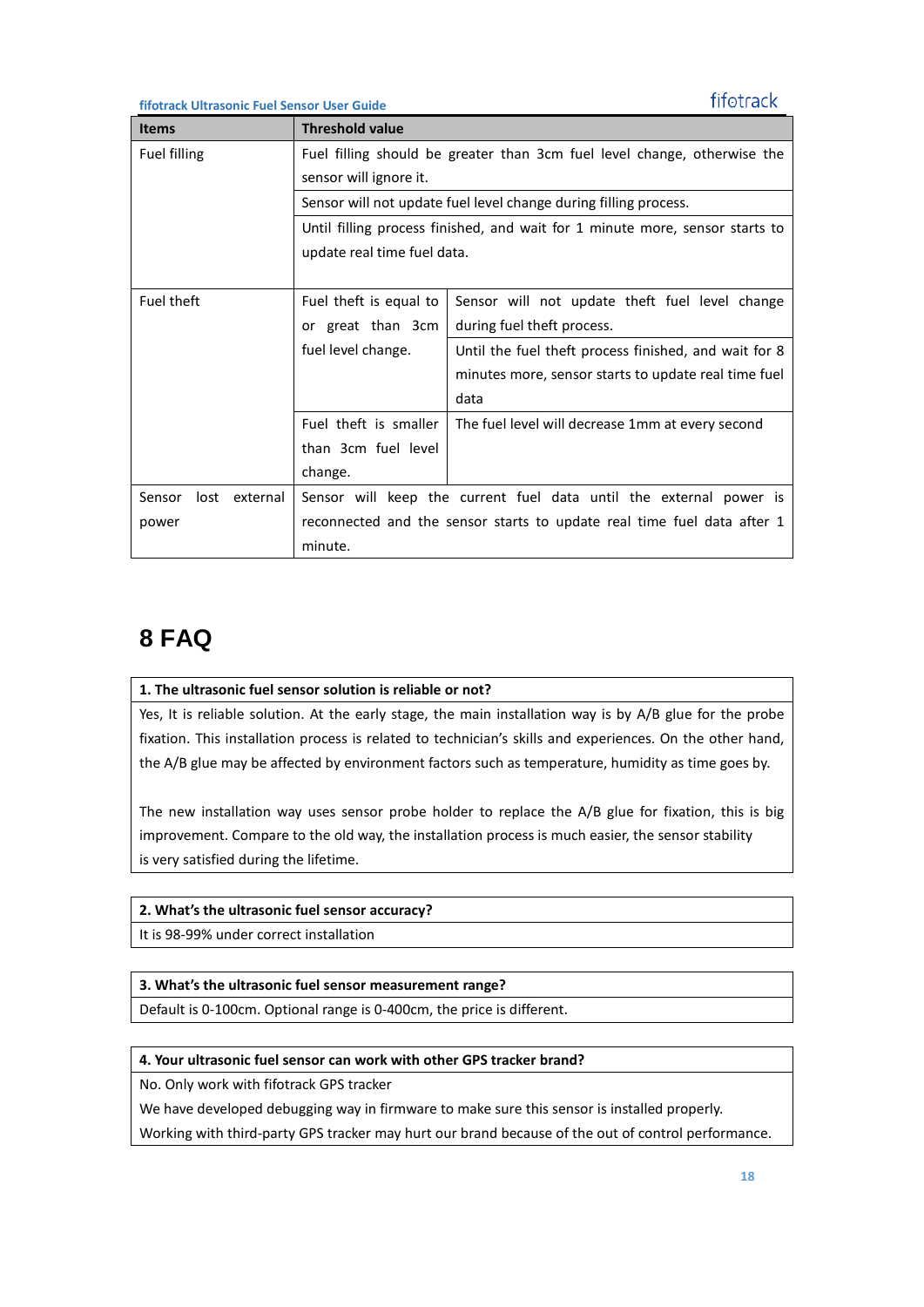#### **5. The ultrasonic fuel sensor is suitable for small car fuel monitoring?**

Not suggest

The fuel tank of small car is part of car body with irregular shape. There are three challenges below:

1. Not easy to find a suitable position on fuel tank to install the sensor

2. Need do calibrations to get good results

3. Fuel tank height is too short, return time of sound burst refection is too fast, the accuracy is not guaranteed.

#### **6. Why the ultrasonic fuel sensor has blind zone in the bottom of fuel tank?**

When the fuel level is shorter than 3cm (0-400cm type sensor fuel level is shorter than 6cm), the sensor can't identify the signals of return sound burst reflections accurately, so the bottom of fuel tank is blind zone. On the other hand, in practical applications, fuel level is almost always higher than 3cm in the fuel tank.

| Sensor type         | Common blind zone | Special blind zone                  |  |  |
|---------------------|-------------------|-------------------------------------|--|--|
| 0-100cm type sensor | $0-3cm$           | Iron tank: 0-5cm                    |  |  |
|                     |                   | Engineering<br>machinery<br>vehicle |  |  |
|                     |                   | tank: 0-5cm                         |  |  |
| 0-400cm type sensor | 0-6cm             |                                     |  |  |

#### **7. How can you make sure the ultrasonic fuel sensor work well in local?**

We have developed debugging way to identify each key stage's state.

1. During installation, we provide digital indicator to help identify proper installation operation

2. We have command 000000,C05 to check the connection between the GPS tracker and sensor.

3. We have command 000000,B95,1,1 to check raw data of sensor, which help us judge the state of sensor.

4. Since May of 2016, we have over 4 years rich support experience in this field.

8. **fifotrack provides AS10 capacitive Fuel sensor, ultrasonic fuel sensor, original fuel sensor, liquid sensor, what's the difference, how I choose?** 

AS10 fuel sensor is the priority among above options. It is an economic, mature, adaptable and safe solution. However, the AS10 fuel sensor can't cover all applications. If the customers have below problems:

- Customers refuse to drill a hole on the fuel tank, at the same time need high accuracy fuel monitoring, ultrasonic fuel sensor is recommended. However, the ultrasonic need higher installation skills and the price is around usd30 higher than the AS10 fuel sensor.

- Customers want to monitor the small car fuel. Both the AS10 fuel sensor and ultrasonic fuel sensor are not suitable for most small cars, so the original fuel sensor solution (using vehicle existing built-in fuel sensor) becomes a solution accepted by part of customers. However, this solution accuracy is